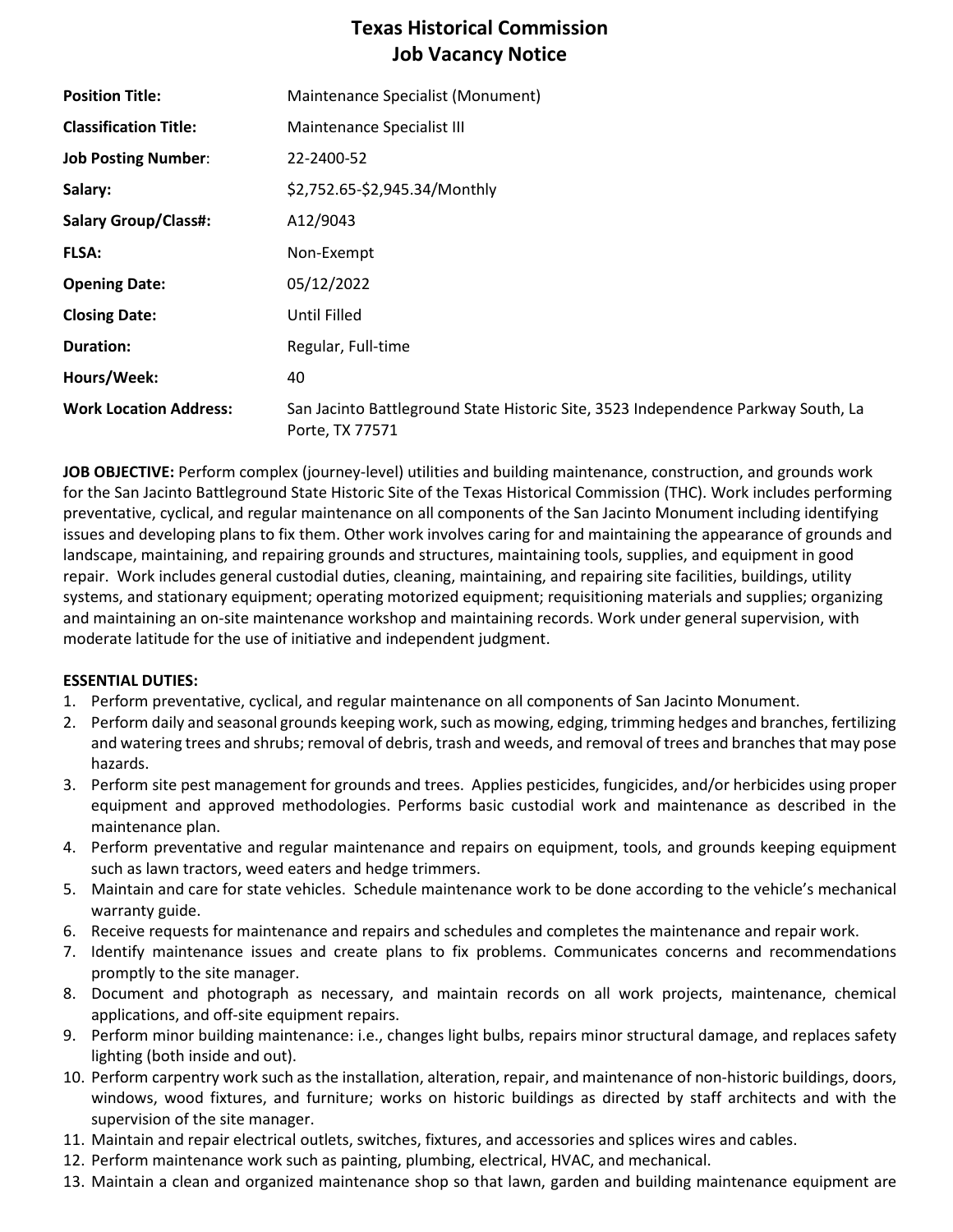stored in a safe, secure environment which is conducive to site's work and repair needs.

- 14. Performs inspections of and maintains and operates equipment and tools according to site safety guidelines.
- 15. Provide general assistance, information, and direction to site visitors.
- 16. Participate in special event preparations and activities, including but not limited to setting up and taking down tables, chairs, parking signage and security.
- 17. Perform site safety and emergency preparedness meetings and inspections and performs training as needed. Attends State Office of Risk Management (SORM) training as necessary.
- 18. Calculate material and labor costs for maintenance projects. Attend staff meetings. Supervise community service volunteers, TDCJ work crews, grounds volunteers, and monitors contractual workers. Keeps the immediate supervisor and site manager apprised of all maintenance activities.
- 19. Work with THC staff architects and with contractual maintenance as needed.
- 20. May train others.
- 21. Adhere to established work schedule with regular attendance.
- 22. Follow all THC safety guidelines/procedures and ethics requirements.

### **NON-ESSENTIAL DUTIES:**

23. Perform other duties as assigned.

#### **QUALIFICATIONS/REQUIREMENTS (The application must specifically state how each of the following qualifications are met):**

- Graduation from a senior high school or the equivalent.
- Minimum three year's work experience in construction, maintenance, and repair work;
- Valid driver's license, acceptable driving record and ability to drive a state vehicle; and
- Required to travel up to 10% of the work period.

#### **PREFER:**

- Education supplemented by vocational training in a designated trade.
- Experience with historic structure general maintenance, renovation and restoration.

## **KNOWLEDGE, SKILLS AND ABILITIES:**

- Knowledge of general techniques in maintenance and custodial duties.
- Knowledge of the planting and care of trees, shrubbery, flowers, gardens, fruit and ornamental trees and lawns.
- Knowledge of fertilizers, herbicides, insecticides, and fungicides.
- Knowledge of hand and power tools, equipment operation and maintenance shop safety.
- Knowledge of the construction, repair, maintenance and operation of buildings, equipment, and utility systems.
- Knowledge of building materials and fire and safety regulations.
- Effective verbal and written communication, human relations, and organizational skills.
- Skill in providing customer service excellence to both internal and external customers.
- Skill in operating a personal computer with word processing, database, and spreadsheet software.
- Ability to work in a setting requiring self-motivation/cooperative decision-making and to work effectively with diverse groups of people.
- Ability to work effectively under pressure and meet strict deadlines while maintaining extreme attention to detail.
- Ability to multi-task in a fast-paced environment.
- Ability to adapt successfully and quickly to change and deliver quality results in a timely manner.
- Ability to plan, organize and work independently, as well as within a team environment.
- Ability to exercise sound judgment and discretion; and
- Ability to maintain the highest level of confidentiality.

## **REGISTRATION, CERTIFICATION, OR LICENSURE:**

- Must have or obtain a valid Driver's License and Defensive Driving Course to be able to operate state vehicles.
- Ability to receive and maintain CPR and First Aid certifications within the first 90 days of employment.

**ENVIRONMENT/PHYSICAL CONDITIONS:** Involves occasionally working irregular hours other than 8:00 a.m. to 5:00 p.m., with days off other than Saturdays, Sundays, or holidays. Work involves pulling and pushing; kneeling, stooping,